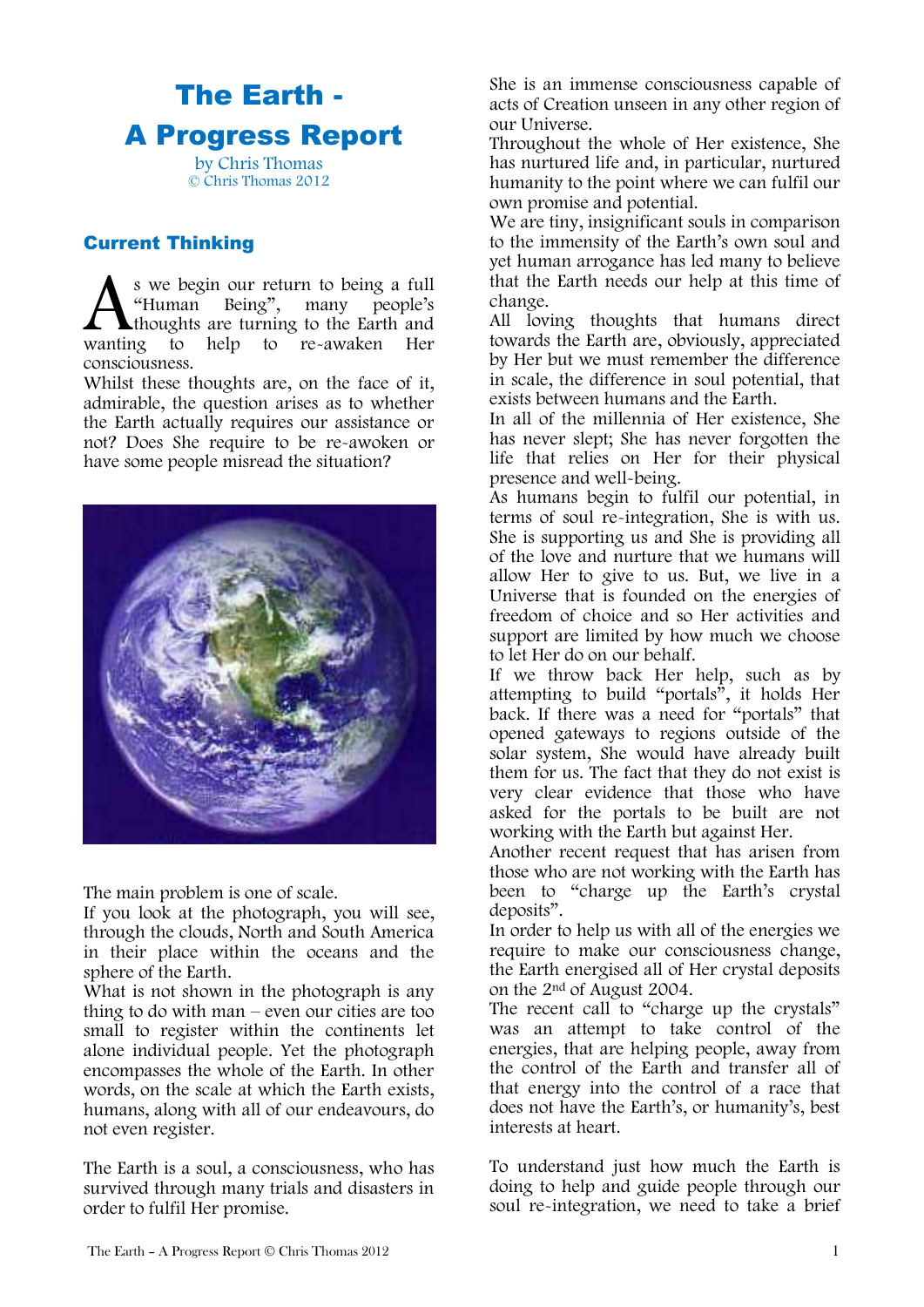look at what She has done in the past to bring us to the point where we can now, at long last, begin to be ourselves and return to being true Human Beings once again.

In understanding Her role and the extent of Her desire for true Human life, we can also begin to understand that we are the masters of our own destiny and that we do not need help from anywhere or anyone other than from the Earth Herself.

## Earth History

ur solar system was deliberately designed to be an experiment. The purpose of this experiment was to Ur solar system was deliberately<br>designed to be an experiment. The<br>determine whether life at the energies we consider to be physical could actually exist.

Throughout the Universe, many, many billions of souls exist; some are souls that make up galaxies, some are souls that make up solar systems, some souls are more or less "human sized" but have no physical density at all, some are also more or less "human sized" but do have physical bodies that are considerably less dense than human bodies. So there was a form of life that was missing – "physical" life-forms that live on "physical" planets.

This is the purpose of our solar system  $-$  to explore the possibilities offered by being physical.

A region of an outlying galaxy was selected to be the host for this physical experiment where a sun already existed. This lone sun was also a consciousness, a soul. This solar soul agreed to provide the nurturing energies to a solar system that was formed from thirteen souls who wished to take on "physical" energy densities and explore the different forms of life that being physical could conjure up.

This all happened 40 million years ago.

This time-scale is greatly at odds with current "scientific" thinking but this is the time frame that is recorded in the Akashic.

The scientific time scale, that of 4 billion years, is based on the assumed age of a meteor that could have arrived on Earth from anywhere within the Universe and so is no more than a false assumption.

Our solar system is contained within an energy "envelope" that is shaped a little like a rugby ball. This envelope was necessary in order to keep out all of the other energy patterns that exist within our galaxy and within our Universe – there is not much point in creating an experimental region of space if it could be contaminated by energy patterns that could make the experiment pointless.

So we exist in a controlled and protected "envelope" that originally contained thirteen souls who had taken on the role of forming physical planets that could create and nurture as diverse a range of physical forms of life as possible.

All were successful.

All thirteen planets began to form 40 million years ago, each expressing the "personality" of their soul in the forms of life they created.

Individual souls are Created by the Creator, planetary life is created by the soul of the planet.

However, the soul that is the Earth took Her time to consider all options before She settled down to experiment with the type of lifeforms She wanted to develop. In this way, life on Earth only began to develop 25 million years ago.

Again, this is very much at odds with the scientific view of life on Earth. However, if you research back through the history of scientific thinking, you will find that this figure of 25 million years is one which was favoured by scientists for a number of years. It only changed when the "new" science of geology came along and tried to find answers to the ages of rock strata. Most of the assumptions made by these early geologists turn out to be based on false premises but scientists being scientists, they have not admitted to their mistakes and have maintained the false theories and incorporated these false dates into current thinking. When the meteorite, mentioned above, was found, they came up with this new age of 4 billion years for the Earth. The technique used to arrive at this date has never been explained adequately – it seems to have primarily been conjecture and wishful thinking.

25 million years ago, the surface of the Earth began to live. The first life-forms were bacteria and plants. In order to work with the plants, the Earth brought about the Sidhé and the Faerie, creating them about 20 million years ago.

At this time, the Earth was also about 40 per cent smaller than She is now. There is no such thing as "Continental Drift", the Earth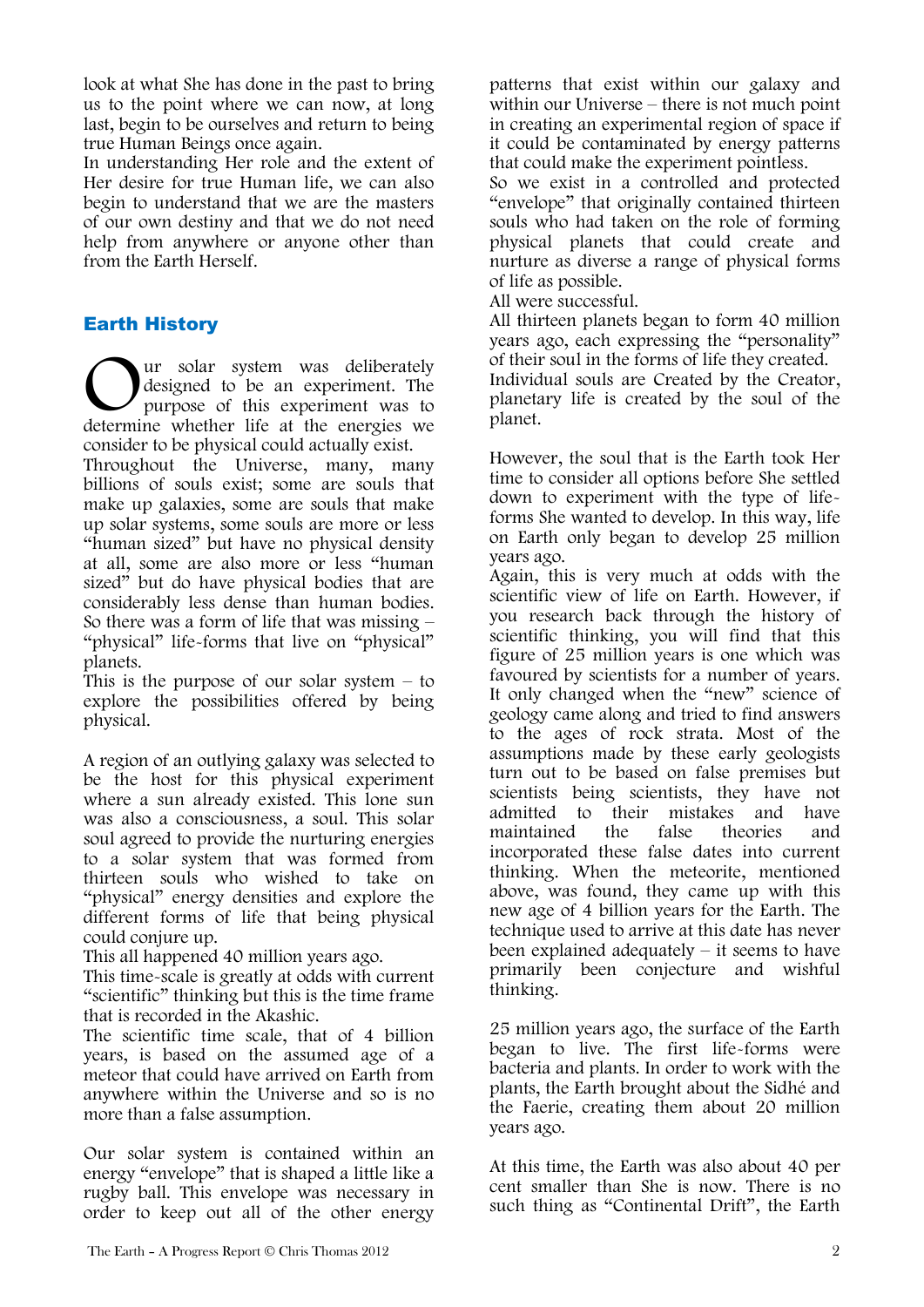grew as life developed and there have been occasions when She has shrunk in size as She brought about major changes to the forms of life that She Created for Her surface.

As life developed on all of the planets of our solar system, the parameters of our experiment changed. It was proven that compressing energies down to the frequencies we consider "physical" worked exceptionally well and that the solar system contained more forms of life than all of the planets in the rest of the Universe combined and so it was decided that all of the planets would work towards developing a form of life that could contain a free-moving and freeacting soul. In other words, Human Beings.

The first free-moving souls that were Created for this Universe did not have any physical form or physical density; they were just pure soul energy. These types of souls the Akashic calls the "non-physical" races.

In order for them to develop and to gain new experiences, it was agreed that they could come to our solar system and experience what it is like to take on a physical body. But, before they could make that journey, the planets of the solar system needed to develop a suitable body that these souls could inhabit. All thirteen of the planets that were originally in our solar system began to create new lifeforms that could fulfil that function and all were successful.

Then, 3.8 million years ago, four of the original planetary souls decided that they had completed all of the experiences they felt they could gain from our solar system and decided to leave.

As the souls of these planets left our solar system, the planets that they had built "exploded". The debris from these planets ripped through the whole solar system destroying all life on all of the planets apart from Earth and one of Jupiter's moons.

The affects on the Earth were devastating. Most of Her atmosphere was lost along with most of the life She had Created.

The Earth could have given up at that point and the experiment of full physical life would have been abandoned. However, the Earth chose to continue.

She set about rebuilding Her atmosphere and Creating new life. Gone were the dinosaurs and many of the plant-forms that supported them and instead, She concentrated on lifeforms that gave birth to live young – mammals.

Most of the original proto-human forms that She had been experimenting with also survived, albeit in small numbers isolated from each other. At this time in our history, there were six proto-human forms that the Earth had Created ranging from the very large at about 9-10 feet tall (3m), called Gigantopithicus, to the very small pygmy-like peoples at about 3 feet (1m) tall. Two of these six proto humans were amphibious.

However, the Earth also looked at the protohuman forms that had been developed on the other planets and decided to adopt the "template" of the proto-humans that lived on Mars. We know this seventh group of protohumans as Cro-Magnon Man and are our direct ancestors.

These seven types of proto-humans lived together on the planet each developing in their own ways watched by the Earth to see which one, if any, had the potential to develop into a Human Being capable of containing the whole of a soul.

Development towards the goal of a Human Being proved to be a slow process and so the Earth decided to ask for help from the race of semi-physical beings who originate on a star system astronomers have designated as NGC 584.

A group from this star system arrived on Earth about 98 thousand years ago and established themselves on an ice island in the South Atlantic we know as Lemuria.

The NGC stayed for about 4,000 years but could not arrive at a definitive answer as to why it was taking so long for the Earth's proto-human population to develop.

In the end, it was decided to attempt an acceleration of development and, 85,000 years ago, Atlantis was established.

Atlantis was a continent in the middle of the Atlantic Ocean which stretched from the coast of Ireland to the Caribbean basin and had a climate that covered the full range of those available on Earth.

The continent was cleared of all of the types of proto-humans that lived there.

It was then re-populated by the Cro-Magnon.

It must be remembered that our Universe is founded on the energy patterns that allow for total freedom of choice. Only those who made a choice to be a part of the intended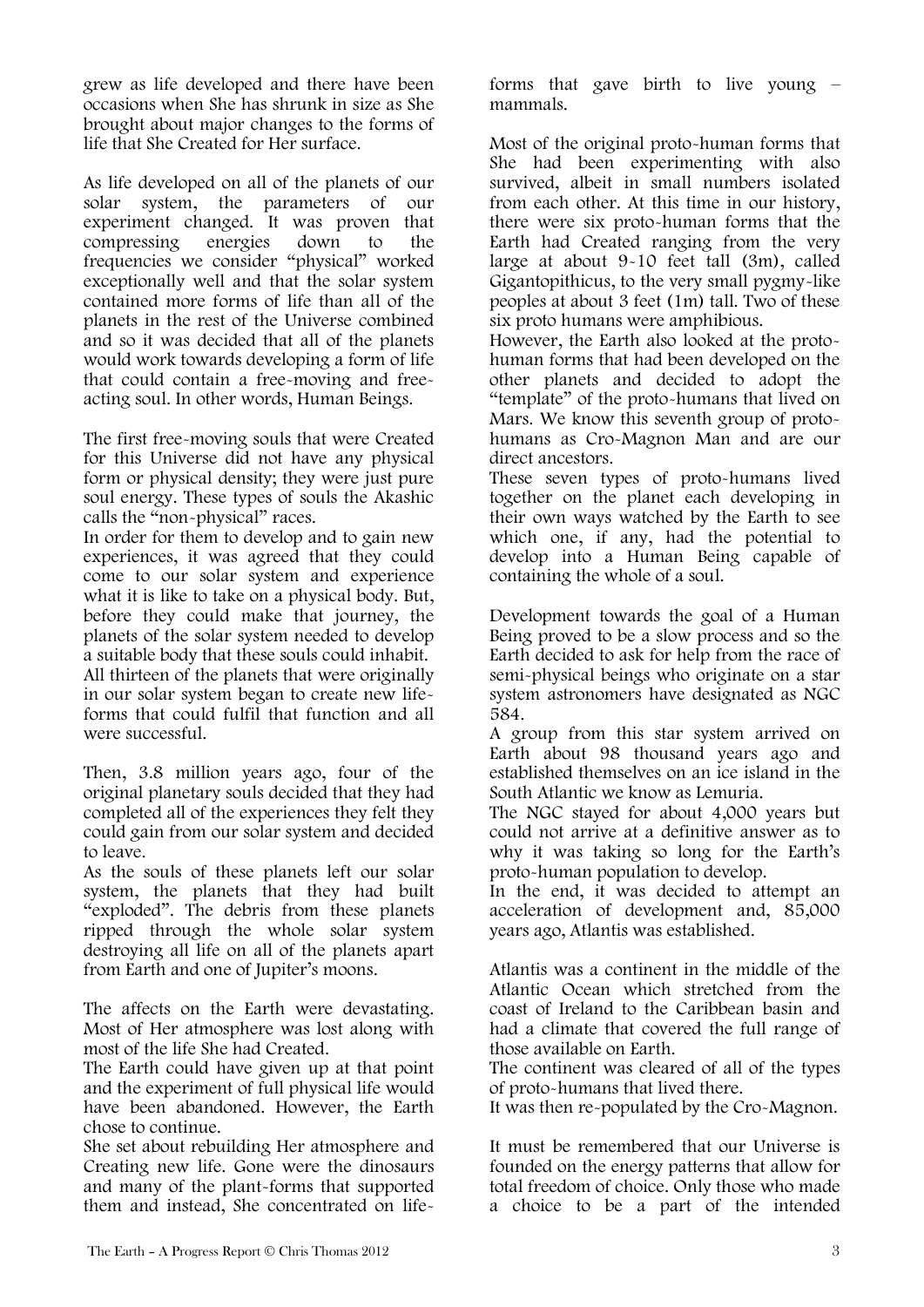acceleration of development were placed on Atlantis and those who made the choice turned out to be primarily of the Cro-Magnon.

Without repeating the information contained in the author's books, Atlantis was successful. The creation of a true Human Being was achieved.

A true Human Being is defined, by the Earth, as humanoid body that is capable of accommodating and supporting the whole of the soul.

Atlantis existed for 20,000 years but was then destroyed. This destruction was carried out deliberately and was done in order to protect the life on Earth from potential harm from an experiment that had gone wrong.

Destroying a continent and sinking its remains into the liquid magma brought about a huge change to the Earth. She was rocked on Her rotational axis which generated a "wobble" in Her rotation – instead of having a vertical axis, She now revolved at 30 degrees from the vertical.

As She had achieved Her goal of bringing about a Human Being, the Earth's own consciousness expanded to Her full potential and the Earth was about 8 per cent larger than She is now. In destroying Atlantis, the Earth shrunk in size to about 25 per cent smaller than She is currently.

The level of disruption to the planet's surface and life was immense and it took 40,000 years for the Earth to return to a point where She felt ready to begin again.

## Modern Earth & Human History

Then the Earth felt ready, 20,000 years ago, Human Beings returned. When we returned to Earth, we When the Earth felt ready, 20,000 years ago, Human Beings returned.<br>When we returned to Earth, we were as we were on Atlantis; the whole of the soul contained within the physical body. However, we soon began to realise that we could not maintain that state for any length of time.

Eventually, 7,000 years ago, we formulated the Human Plan. This was a plan whereby we would divide the soul into two – the physical self and the higher self – so that we could explore every single possible aspect of what it meant to be human whilst endeavouring to find our way to re-integrating the whole of the soul back into the physical body.

This 7,000 year Plan ran out on the 28<sup>th</sup> of October 2011. This date is recorded in the

Mayan Calendar as the end of the final "Epoch" when all of the Calendar "rounds" arrived at 13.13.13.13.13.13.13.13.13.

Note: the number thirteen has been held, for many years, particularly by those of the Christian faith, to be unlucky. This is not the case. The Christian tradition arose from the Vatican and the French King destroying the original Knights Templar on Friday the 13th of October 1307 (see Project Human Extinction).

Thirteen is, in fact, the Universal whole number. When given free reign, all components of soul energy frequencies add up to thirteen. It is the number used by the Creator to express wholeness. In order to hide the significance of the number thirteen, the Vatican, and therefore all Christians, made the number "sinful" in order to hide its true significance from the general population.

The Mayan Calendar's final Epoch completing with all of the Calendar Rounds returning to the number thirteen, shows that the Mayans were very familiar with the Creator's "signature" number. In other words the Calendar denotes completion on a Universal scale in accordance with the Creator's plans – the bringing together of all of the frequencies of the human soul in alignment with the Universal Soul.

This means that we have arrived at totally unknown territory – nobody, in the history of the whole Universe – has ever stood where humanity and the Earth currently stand.

Where we go next is entirely our choice – individually and collectively – along with the Earth.

## The Current Situation

There would still appear to be many people who believe the Velon/ Annunaki fantasy story about our need There would still appear to be many<br>people who believe the Velon/<br>Annunaki fantasy story about our need<br>to leave the Earth in order to "Ascend to a fifth dimension" with a "new" Earth which has also "Ascended to a fifth dimension".

This fantasy has led many to believe that we need to leave the existing Earth behind and travel elsewhere in order to begin a new phase of our soul's journey.

The answer to this fantasy story is to ask our own question: Why would the Earth have spent 3.5 million years trying to develop and evolve a human body-form that is capable of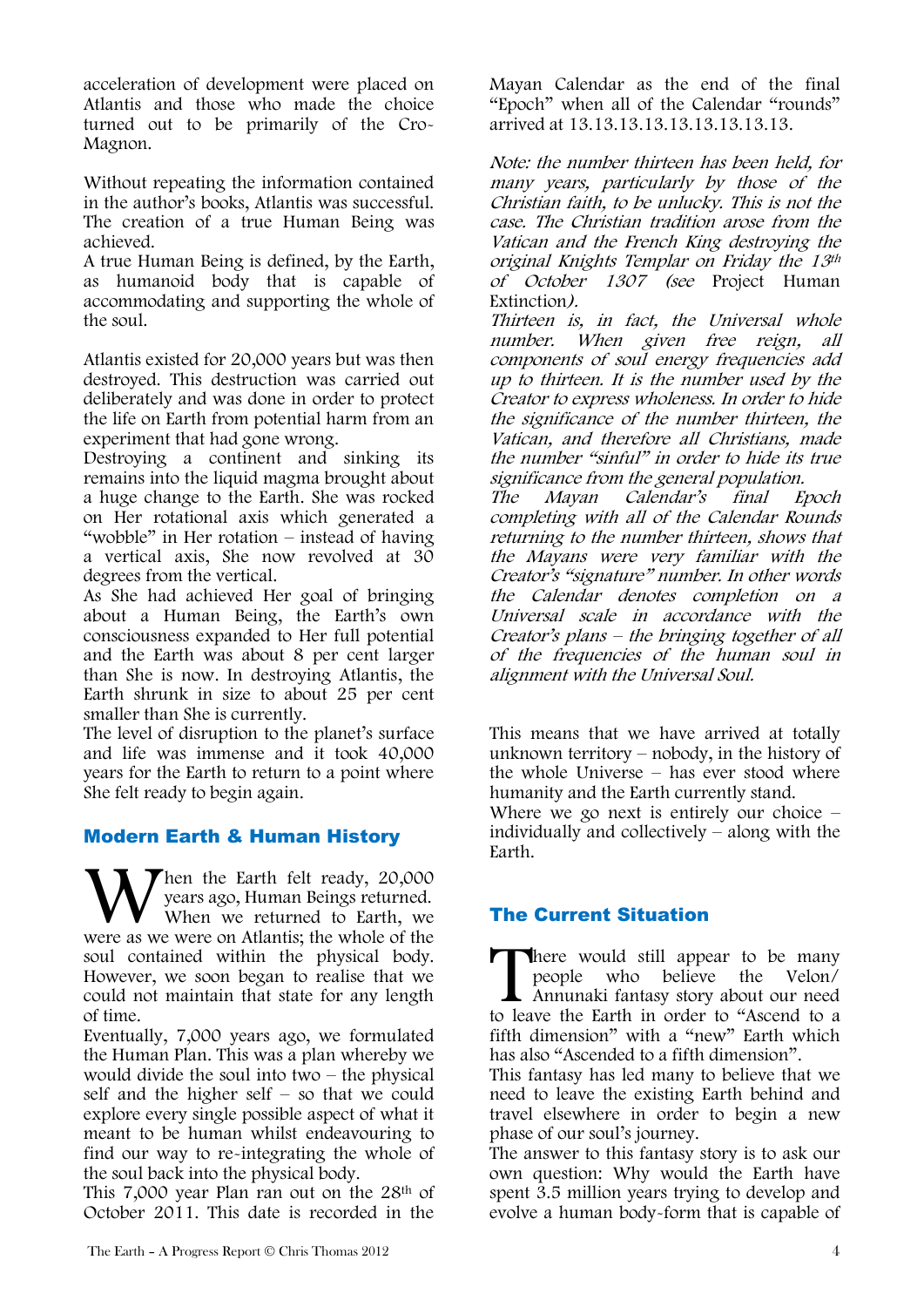containing and supporting the whole of the soul only to force us to move elsewhere just as all of Her plans are coming to fruition?

The answer: She didn't. The whole purpose of this solar system, and this Earth in particular, was to experiment with the possibilities of Creating a form of life that would be known as a Human Being. The Earth, and humanity, is so very close to fulfilling those plans that our completions can *only* take place on Earth. There is nowhere else in this Universe where human life can exist.

The reality is that we are not going anywhere. We humans **must** complete our plans on Earth otherwise there would be little point in the Earth existing at all.

#### Population

The current "official" view is that the planet is over populated and that we are rapidly running out of basic necessities such as food and water. The "official" population figures, published in October last year, show that the current human population has topped 7 billion and is still rising.

This is a false view and one that has been deliberately presented as a means of generating fear into the population – a fearful population is one which is distracted away from our true purpose of soul re-integration.

According to the Akashic, the reality is very different.

Our process towards soul re-integration began in 1996 with the connection of a new energy source to the planet. This new energy is designed to provide all of the energy we would need in order to re-integrate the whole soul into the physical body.

With the arrival of this new energy, many realised that they were not in a position to undergo this transformation and so decided to leave the planet and return to their place of soul origin.

1996 was also the year when the human population reached its peak – more souls were in human form at that time than in any other time in our history – at 7.4 billion; almost half a billion more than current official figures claim.

Since those souls made their decisions to leave the planet, the population has dropped markedly and continues to drop. The Akashic records that the total human population of the Earth stands at about 3.9 billion; as of the beginning of 2012.

There is also no shortage of clean drinking water anywhere on the planet.

The same applies to food.

We, in the western world, are used to buying our food from shops and supermarkets where the food has been grown in numerous other countries. Because there is international trade in food, there is an international market and international markets set food prices to meet supply and demand as well as, more importantly for them, maximising profit.

The reason, and the only reason, why the populations of some countries are starving is because the international food traders do not want to lose their profits and so food prices remain beyond the reach of those who are starving.

You only have to look at how many millions of tonnes of food the west dumps into landfill every year to realise that nobody, anywhere, needs to starve.

This is the time where we need to alter our focus. This is the time where we need to begin to make change happen and this is the time where we need to work with the Earth to dismantle all of the systems and controls that are deliberately working against human soul re-integration.

#### The Present

**Tor** around 250 years we have been controlled into thinking and acting in certain ways; or at least being given **For around 250 years we have been**<br>controlled into thinking and acting in<br>certain ways; or at least being given<br>information that makes us believe those who are manipulating us into thinking and acting in these ways.

Those who have been in control are usually called the Illuminati.

Since 1996, in particular, the Illuminati have been doing everything in their power to stop us from achieving soul re-integration. There are many reasons for this and those reasons are covered in detail in the author's books. However, despite these attempts at control and manipulation, we (humans) have moved forwards in leaps and bounds – this is with no little help from the Earth Herself.

The purpose of the last 7,000 years of human history (The Human Plan) has been to find out what energy frequency the Earth needs to resonate at in order for humans to maintain the whole of the soul within the physical body.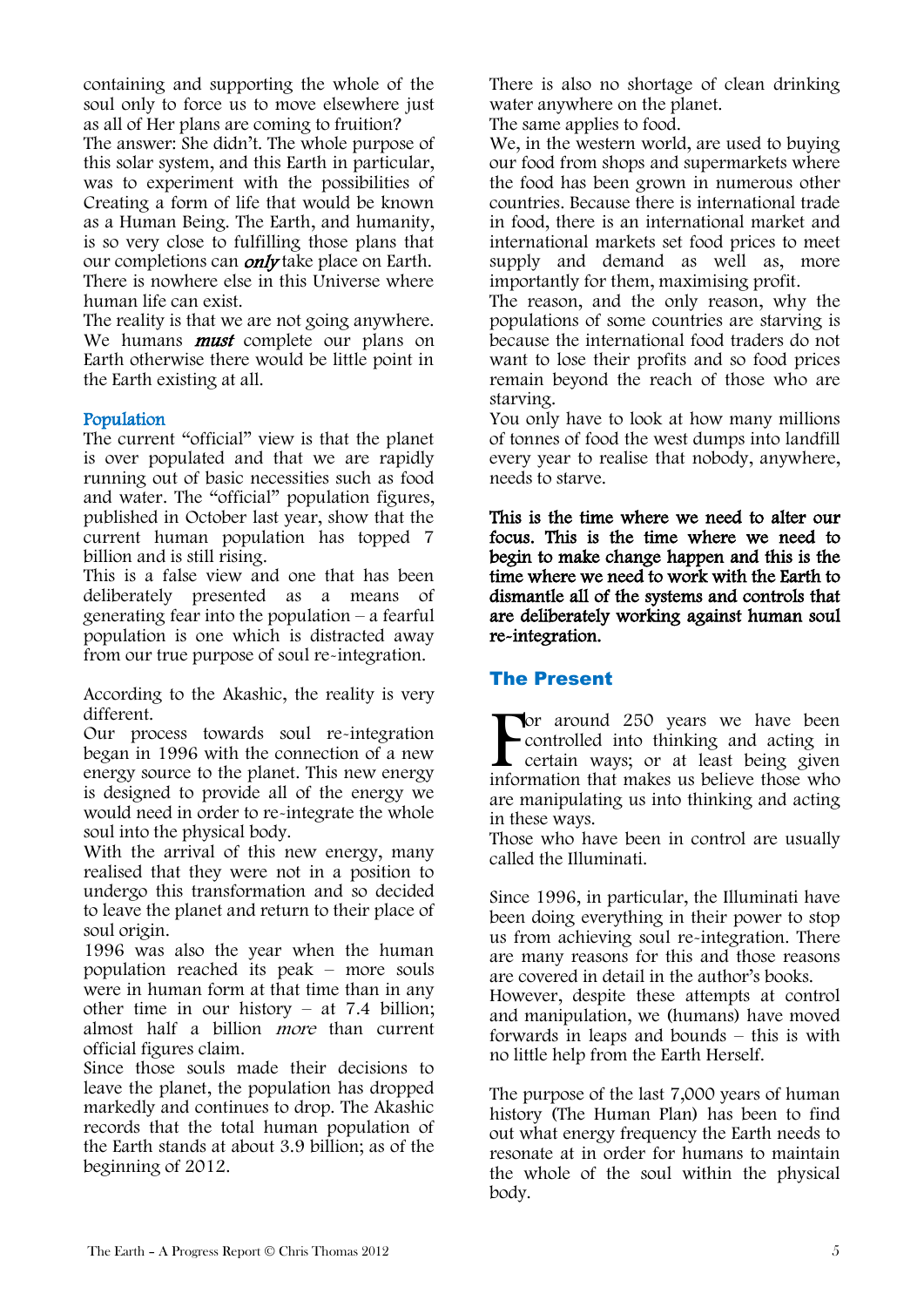We were successful in finding the answer and on the 30th of May 2000, the Earth took the step of altering Her "base-note" frequency to the new level. Humans being humans, we prevaricated for a while and did not catch up with the Earth until the end of October 2011.

What this means is that we reached full frequency parity with the Earth at a new and heightened energy level. This new frequency resonates at 3.5 kHz.

Once we had achieved frequency parity, we could then begin the next phase of development.

If you are re-furbishing a house, you first have to remove or demolish the old before you can begin to build the new – it is no good just papering over the cracks, all that does is to hide it out of sight and out of mind and not solve the problem.

And this is what we now need to  $d\sigma$  – totally demolish the old. We need to remove the constraints that the Illuminati have put into place that are preventing us from achieving soul re-integration.

So how do we achieve this? After all, for the last 250 years we have ignored their controls and just given in to their manipulation of reality.

Well, we need to create a new reality; one where the Illuminati do not have control. It sounds very simple when you put it in those terms but is it so simple in practise? YES!

It can be that simple as, yet again, the Earth has taken the lead on our behalf. In addition to which, over 1.5 million people have already completed their soul re-integration.

#### Two things are now required of us:

First, that we change our mind-set to one where we overcome the Illuminati controls and proceed to soul re-integration for all who have chosen to.

Second, we begin to actively give support to the Earth in the work that She has already begun.

Before we go on, there is something that must be remembered.

The human soul is currently divided into two: the higher self, which makes up about 75 per cent of the total soul and the physical self, which makes up the remaining one quarter of the total soul.

These percentages mean that our human view of the world and events is severely limited when compared to the view that the higher self works with. As such, we do not understand most of what has happened to us and we need to recognise that everything that has shaped our lives has been under the direct and benign direction of the higher self. However, if we refuse to listen to our higher self or refuse to take action that our higher self wishes us to, we become unstuck and end up with problems in our lives, particularly health problems.

So, instead of sticking doggedly to our egobased view of the world, and the constraints upon us, we need to open ourselves up to the greater view and greater non-ego led wisdom of our higher self.

This can be achieved simply by listening to your "inner voices", your intuition. As we have climbed to new heights, in terms of the energy frequencies that are at work within the body, our connection to our higher self has become easier and more direct. We need to take the ego out of the way and just follow our true instincts that are led by our higher self.

To return to the population figures:

The current global human population is in the region of 3.9 billion. Of this total, approximately 2.5 billion are ready, or virtually ready, to make their transitions into full soul re-integration. This breaks down to approximately 60 per cent of the current population is intending to complete their transitions whilst approximately 40 per cent will not be making their transitions.

The only judgement that has been made to arrive at these figures has been made by the higher self of each individual. Nobody, outside of each individual, has stood in judgement of another – in a Universe of freedom of choice, how can anyone judge the actions, or inactions, of another? Not even the Creator can do that!

This 60/40 percentage split in the population means that for the first time, those who are intending to undergo soul re-integration are in the majority. The only thing that is preventing them from so doing are the energies put into place by the Illuminati to prevent this soul re-integration from occurring. One of the main tools used to bring this about is the HAARP system being used to flood the planet with Ultra Low Frequency (ELF) energies.

and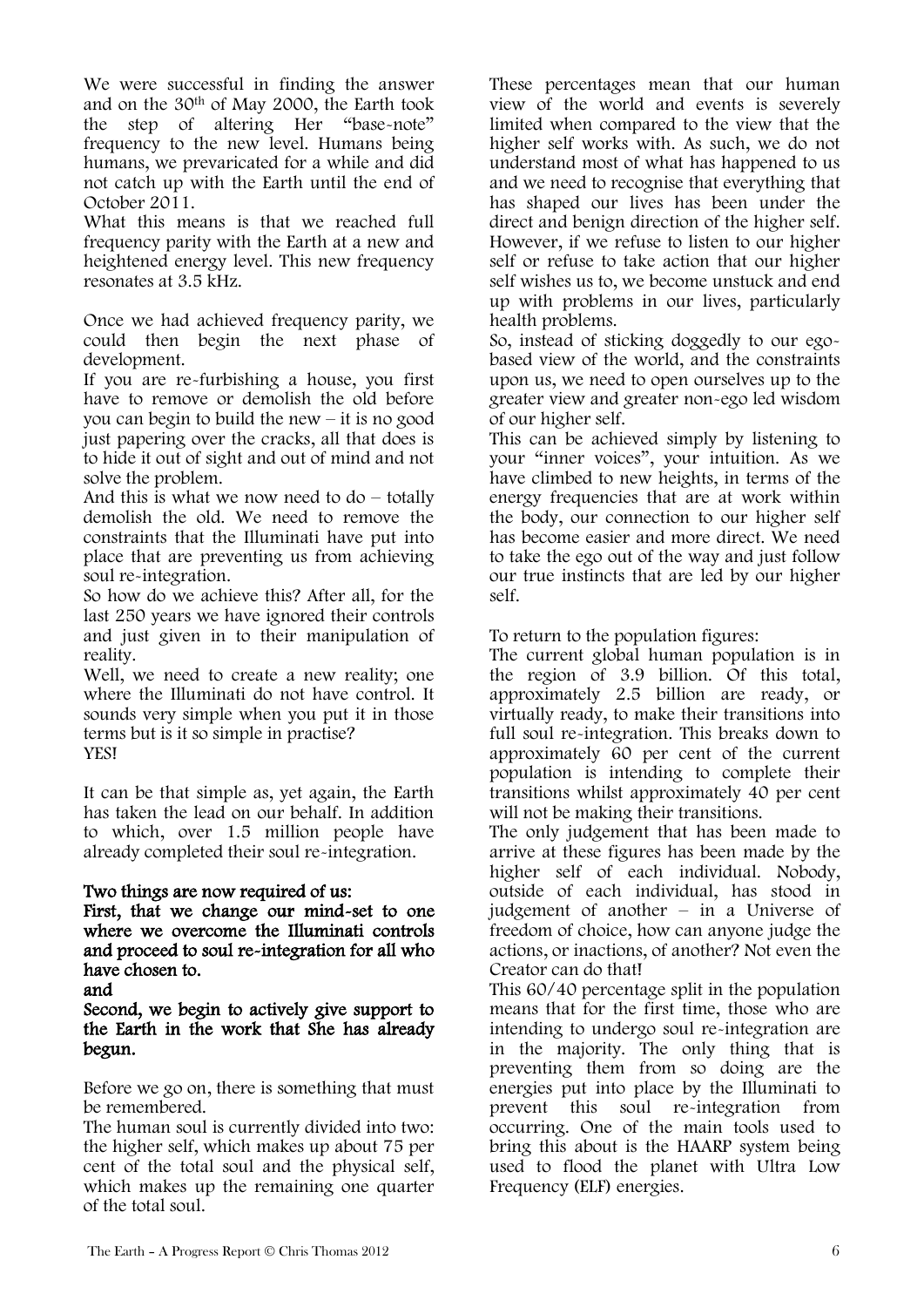### Soul Re-Integration

 $\blacktriangledown$  ot all of the 2.5 billion people who are ready to make this transition are wavare that they are. However, their Not all of the 2.5 billion people who are<br>ready to make this transition are<br>higher selves are. Their state of readiness has been achieved by these people following their instincts through life and have lived their lives in the way in which their higher selves have directed them.

Of those who are aware of this process of soul re-integration, most are extremely frustrated at not being able to so do.

There are also approximately 1.5 million people who have already achieved full soul re-integration. These people mainly live in traditional so-called "tribal" cultures primarily in South America and Africa. They live in these areas so as to be as far away from the influence of Western culture as possible.

There is also a large community of Human Beings living in central Europe.

The remainder are individuals living in total isolation away from contact with other humans.

All of these groups and individuals do, however, communicate with each other on a psychic level. All are working with the Earth directly to help all those who are ready to make their own transitions when the time is right.

So, when is the right time?

The right time will be during 2012. The only constraints are the energies imposed by the Illuminati and those who work with and for them.

What needs to be done is the removal of these constraints. This is not to propose or even suggest violent physical actions against the "establishment" – all that would do is to make governments impose martial law where everyone's freedoms would be severely curtailed and many would be incarcerated without charge and without time limit. New holding centres already exist in all Western countries as does the legislation, all that is required are mass demonstrations against the system and these "emergency" powers will be enacted.

Rioting on the streets is **not** the answer – there are far more subtle yet more powerful ways of overturning the energies that are working against us and again, the Earth has already taken the lead in this.

As stated above, there is a majority of the population who are ready to make this transition to full consciousness. This majority needs to act together with each other and with the Earth to throw off the energies that are holding us back.

On the 13th of December 2011, the Earth began a movement for change; She began to bring together a huge range of energy frequencies that can wipe away all of the Illuminati opposition. What we need to do is join Her in Her actions.

This is not very difficult to do and does not involve hard work of any kind – see below.

In the meantime, there are some actions that we must **stop** taking.

As stated above, the Earth's diameter has varied in accordance with the levels of Her own consciousness She has used when Creating new life or when She has been forced into altering Her plans.

As human consciousness levels rise, the Earth is also bringing higher levels of Her consciousness to bear to work with us. As Her level of consciousness grows, so does the physical diameter of the planet. In increasing the size of the planet, the crust has to expand which has inevitably caused earthquakes – these earthquakes *need* to happen.

Unfortunately, there are many people who see earthquakes as being destructive and harmful to humans and so set about attempting to stop earthquakes from<br>occurring. In many instances, their In many instances, their meditations have succeeded and necessary crustal adjustments have been stopped. All that this does is to build the pressures within the crust and when the inevitable crustal adjustment has taken place, the earthquakes have been of a far greater magnitude than the Earth intended.

The Earth does not cause harm to the life that She nurtures. If the crust needs to expand, the Earth ensures that it causes as little disruption as possible. By attempting to stop earthquakes from occurring, those who carry out such meditations are actively working against the Earth's needs.

We need to stop doing this and allow the Earth to take all of the actions and steps She considers necessary at this time both for Her own well-being and for ours.

## Helping the Earth and Ourselves

**There** is a great deal of frustration with those people who are aware of the level of change that is occurring but have not made the transition to full soul re-integration for themselves.  $\prod_{\text{made}}$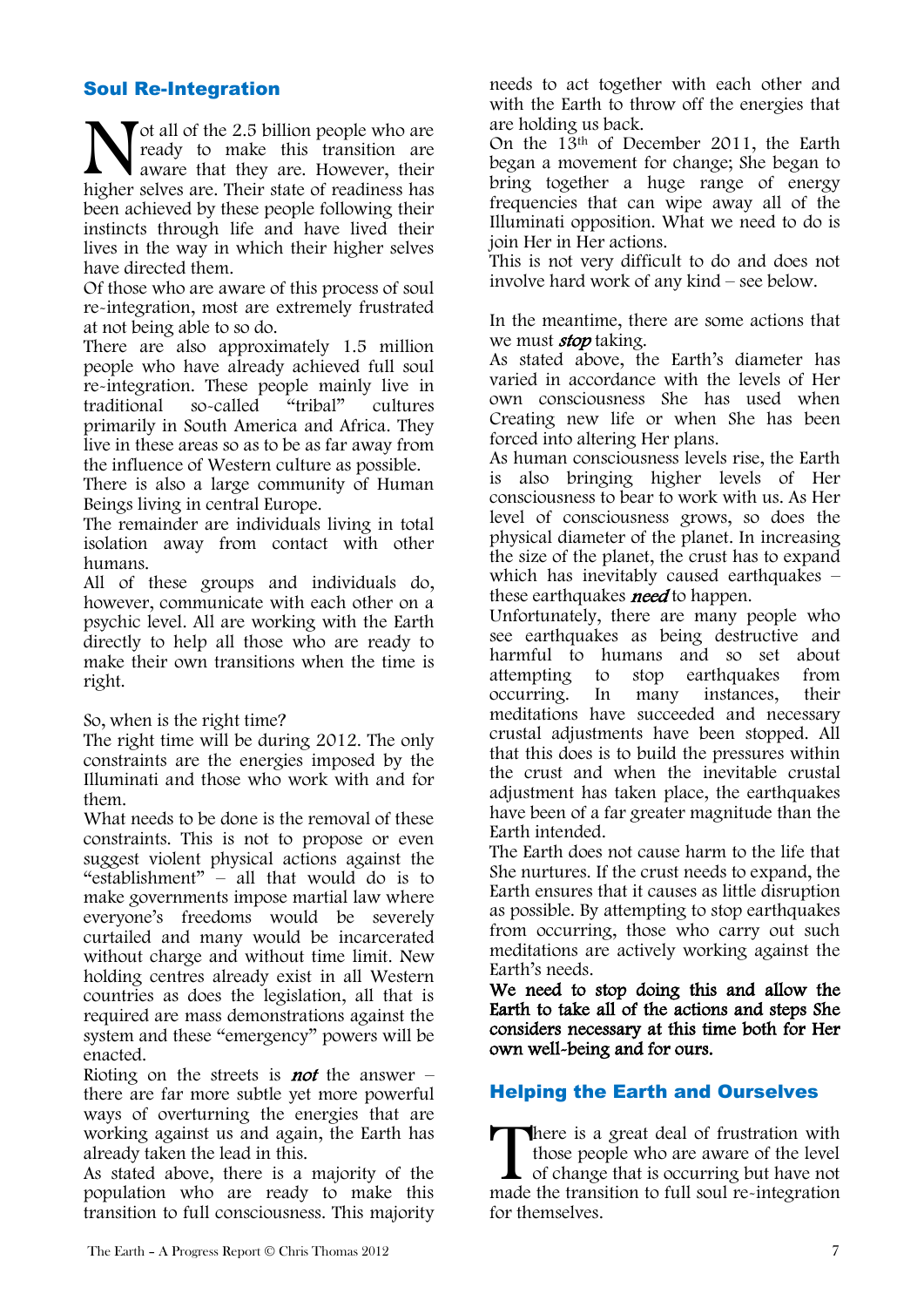After all, there are 1.5 million people on the planet who already have so why haven't I?

The very first people to undergo reintegration did so on the 2nd of June 2003. This small "pathfinder" group was made up of 25 people in America and 43 in Europe.

This small initial group did so for several reasons but mainly to see if there were any problems inherent within the actual process itself so that any potential problems could be ironed out before others underwent the process (there were no problems, all reintegrated within a 24 hour period).

Another reason was to do with how they would be treated.

All of the world's governments have secret services, some considerably more secret than others, and one of the roles of some of these organisations is to psychically "spy" on the rest of the population.

In order to complete re-integration, the body's energy patterns have to alter considerably and it was this raising of energy patterns that these psychic spies were looking out for. As soon as the group in America reintegrated, they were arrested and taken into a military base where they were experimented on.

This group of Human Beings knew that they were going to be arrested in this way and allowed it to happen. They did so in the hope that those who experimented on them would learn what they thought they wanted to know and would therefore not hunt down and experiment on any others who re-integrated.

The wishes and hopes of this group seem to have worked as there does not appear to have been any other arrests of those who reintegrated at a later date.

This was an extremely brave act as they knew some of the horrors they would be subjected to.

Given that there is a huge mistrust of these psychic spies, as well as many other militarised groups who are also searching for those who re-integrate, the number of individuals who re-integrate has been comparatively small – it is far easier to arrest an individual without anyone noticing than it is to arrest a large group.

It is this continuing hunt for individuals who undergo re-integration that has slowed down the number of people who re-integrate individually. The lessons learned mean that, on a higher self level, we have collectively decided to undergo mass re-integration at the

The Earth – A Progress Report © Chris Thomas 2012 8

same time – there is far greater safety in numbers.

In order to maximise the number of people who re-integrate at the same time, we need to first overcome the energies put into place by the Illuminati. The best way to achieve this is to work with the energy patterns the Earth put into place on the 13th of December 2011. In order to do this, we just need to add our personal energies to those who are moving forwards as well as to the Earth's – this can best be done by meditation or even by making an affirmation.

As an affirmation, a suggested wording would be this:

Say to your higher self: *I choose to add my* energies to those of the Earth in order to overcome the energies that oppose human soul re-integration.

In meditation terms, you can use the same wording but you can also help by visualising a wave of positive energy sweeping around the planet clearing out all of the energies that are opposing re-integration – particularly HAARP; both ground stations and satellites. This exercise can be done as often as you think about it.

By acting in these positive ways, we can overcome all of the energies that are designed to hold us back. Once we have swept away the opposition, we can all re-integrate the whole soul back into the body together.

The author has been working as a psychic and psychic surgeon for about 30 years. He was born "hard-wired" into the Akashic, the record keeping aspect of the Universal mass consciousness, which he can access at will without any form of meditation or intermediary.

He is the author of 11 books, has two 2 hour interviews available on DVD and two one hour radio interviews available on:

www.thespiritguides.co.uk

also a one hour radio interview available on: www.oneradionetwork.com

as well as a 2 hour interview on YouTube. He lives with his wife, Di, in Wales.